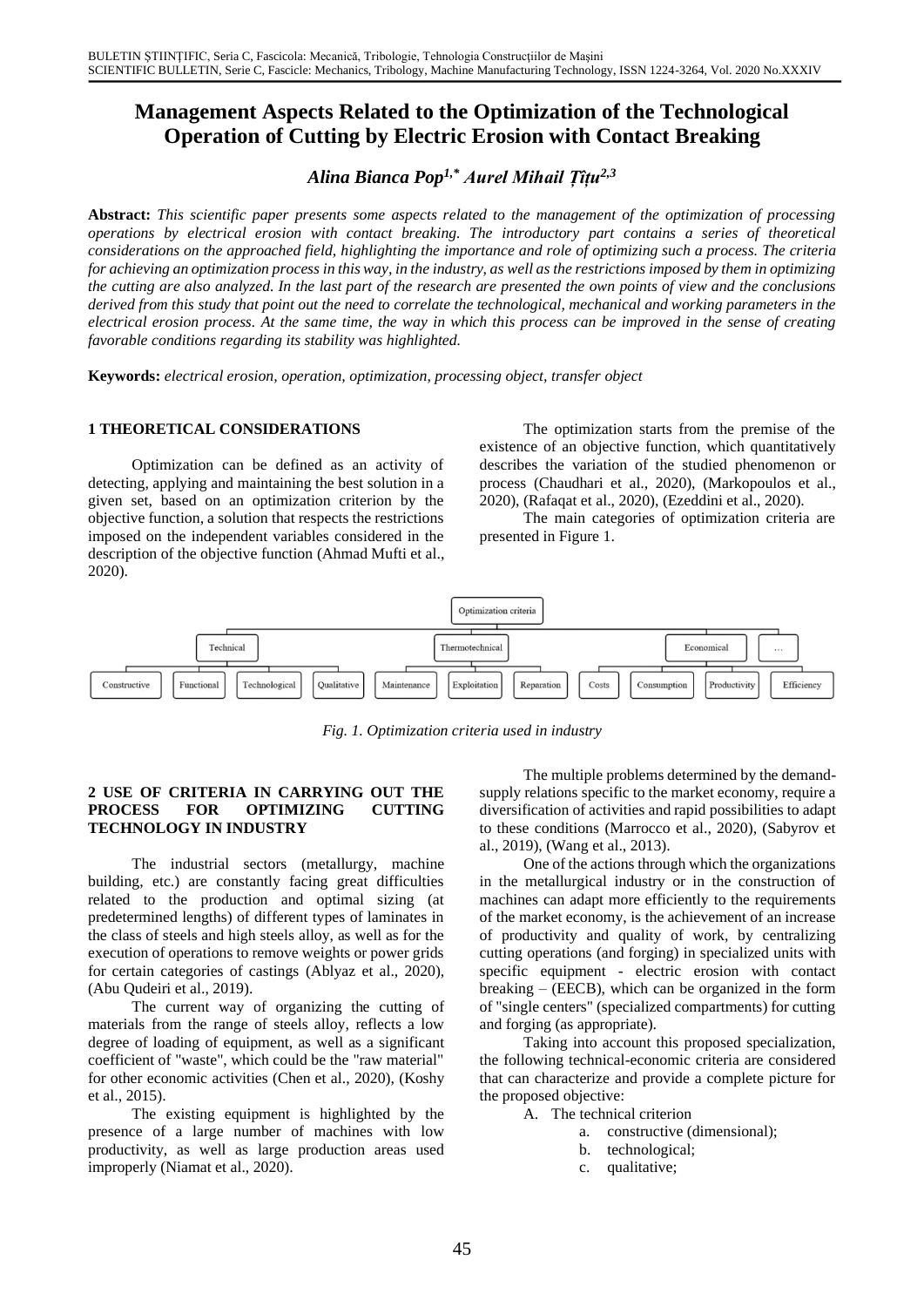B. The economic criterion

- a. costs;
- b. consumption;
- c. productivity;
- d. economic efficiency.

## **3 ANALYSIS OF CUTTING PRODUCTION PROCESSES BASED ON SPECIFIC CRITERIA**

#### *3.1 Dimensional criterion*

It allows the characterization of production processes by breaking down the activity according to the form of semi-finished products and parts to be cut.

Depending on the geometric configuration established in the construction documentation, the semi finished products and parts can be grouped, according to Table 1.

#### *3.2 Technological criterion*

This criterion characterizes the production processes (cutting) and ensures the development of cutting operations for semi-finished products and parts on the technological flow.

## *3.3 Qualitative criterion*

The application of the qualitative criterion ensures that the finished laminates and metallic materials to be introduced in the production process (when cutting) correspond to some quality categories.

Depending on the number of parts or semi-finished products, control technologies will be prescribed, which will take into account the accuracy class provided in the construction documentation.

| Table 1. Grouping of workpiece products and parts according to the geometric configuration established in the |
|---------------------------------------------------------------------------------------------------------------|
| construction documentation                                                                                    |

| Group                                                       | Nature of the<br>material                      | Weight<br>G [kg]        | $A \sim$ [mm <sup>2</sup> ]<br>$P$ [mm] | <b>Simbol</b>  | <b>Sheet metal</b><br>thickness<br>$s$ [mm] |  |
|-------------------------------------------------------------|------------------------------------------------|-------------------------|-----------------------------------------|----------------|---------------------------------------------|--|
| $\mathbf A$                                                 | Medium and light<br>profiles                   | $G_1 \leq 100$          | $A_1 \le 2500$                          | A <sub>1</sub> |                                             |  |
|                                                             |                                                | $101 \le G_2 \le 500$   | $2501 \le A_2 \le 5000$                 | A <sub>2</sub> |                                             |  |
| $\, {\bf B}$                                                | Heavy and<br>workpiece profiles<br>for forging | $G_1 \leq 100$          | $A_3 \le 2500$                          | $A_3$          |                                             |  |
|                                                             |                                                | $G_1 \leq 100$          | $2501 \leq A_4 \leq 5000$               | $A_4$          |                                             |  |
|                                                             |                                                | $101 \le G_2 \le 500$   | $A_5 \le 2500$                          | $A_5$          |                                             |  |
|                                                             |                                                | $501 \le G_3 \le 1000$  | $A_6 \leq 2500$                         | A <sub>6</sub> |                                             |  |
|                                                             |                                                | $501 \le G_3 \le 1000$  | $2501 \leq A_7 \leq 5000$               | $A_7$          |                                             |  |
| $\mathbf C$                                                 | Medium and thick<br>sheet                      | $G_1 \leq 100$          | $P_1 \le 10000$                         | $P_1$          | $5 \leq s \leq 12$                          |  |
|                                                             |                                                | $G_1 \leq 100$          | $P_2 \le 2500$                          | P <sub>2</sub> | $12 \leq s \leq 50$                         |  |
|                                                             |                                                | $101 \le G_2 \le 500$   | $P_3 \le 10000$                         | $P_3$          | $12 \leq s \leq 50$                         |  |
|                                                             |                                                | $1001 \le G_3 \le 5000$ | $P_4 \le 10000$                         | $P_4$          | $50 \leq s \leq 100$                        |  |
|                                                             |                                                | $G_4 > 5000$            | $P_5 \leq 5000$                         | $P_5$          | s > 100                                     |  |
|                                                             |                                                | $G_5 > 5000$            | $P_6 > 5000$                            | $P_6$          | s > 100                                     |  |
| A - material section for cutting (forging)                  |                                                |                         |                                         |                |                                             |  |
| P - perimeter of the material for cutting, straight contour |                                                |                         |                                         |                |                                             |  |

## *3.4 Economic efficiency*

It comprises a wide range of elements with which the results obtained can be quantified.

The increase of the economic efficiency presupposes for this case the continuous improvement of the forms and methods of organization and management of the activities specific to the "single center" or "specialized compartments" (cutting and / or forging), as well as the judicious management of the equipment.

The production activity thus organized will lead to:

- reducing the duration of the manufacturing cycle;

- ensuring rhythmicity and continuity by organizing the manufacture (cutting) in batches;

- achieving an optimal degree of loading of the equipment.

The economic effects of organizing the cutting of high-alloy steels (semi-finished products, parts or castings) within a "single center" or "specialized compartments" will be highlighted by the following aspects:

a) the possibility of executing technological operations within specialized industrial lines, with production processes carried out in continuous flow;

b) the possibility of applying computer-aided design for the cutting operations of semi-finished products, parts or castings (weights or supply networks);

c) the optimal loading of the equipment and their location within the industrial lines, based on the optimization of the production processes.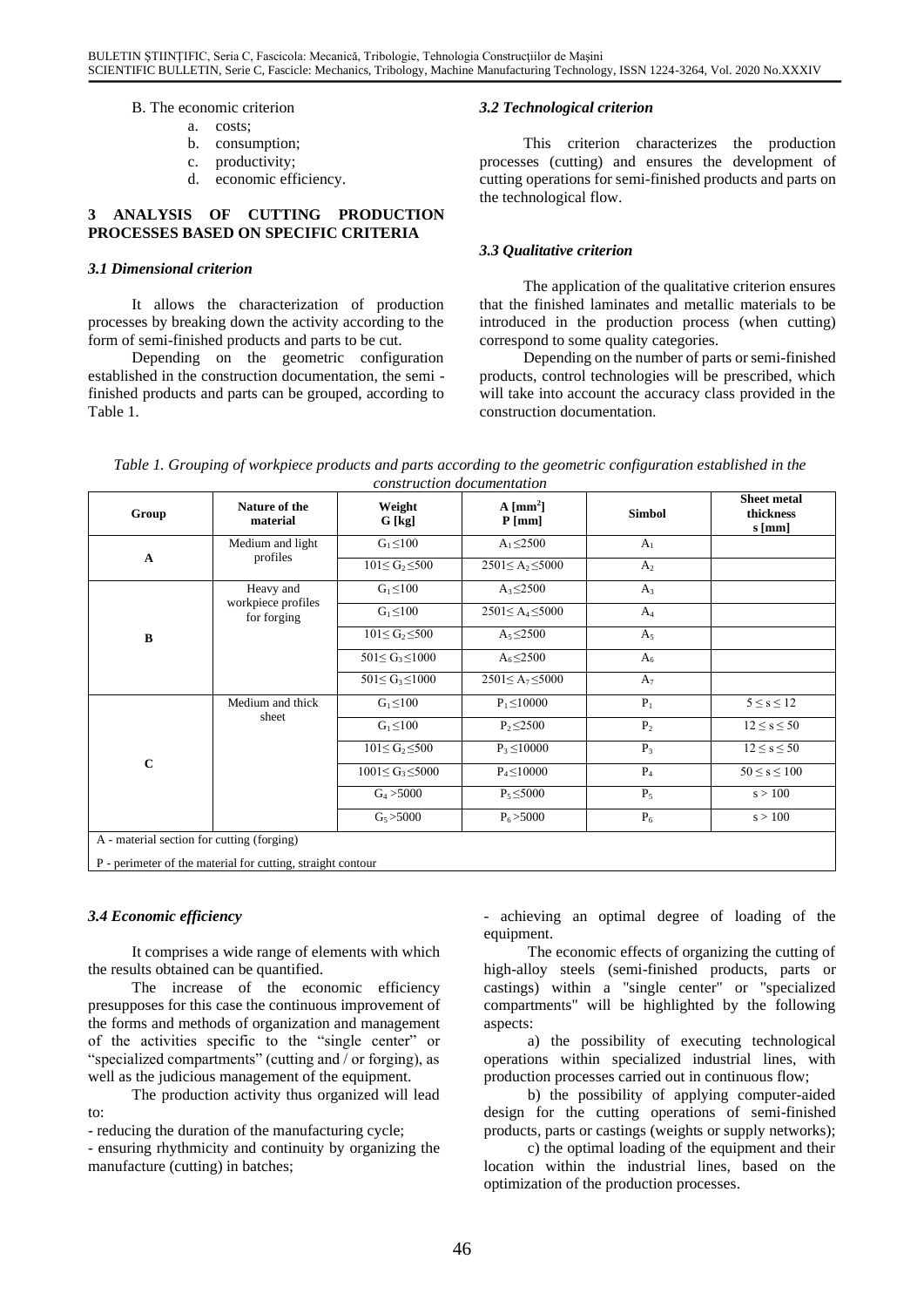## **4. USE OF CRITERIA AND RESTRICTIONS IN OPTIMIZING THE TECHNOLOGICAL OPERATION OF CUTTING THROUGH ELECTRIC EROSION WITH CONTACT BREAKING**

One of the major problems of the EECB it is the optimization of technological cutting operations. Carrying out a correct study on the aspects related to the optimization of the cutting operation through EECB, requires the determination of some technical-economic criteria that are the basis of this process, as well as the reflection of some restrictions determined by the components of the work process.

# *4.1 Use of criteria optimization of cutting*

From the category of constructive and technological criteria the most important are those that take into account:

a) the transfer object;

b) the processing object;

c) cutting equipment;

d) power supply.

#### *Criteria considering transfer object*

This category includes aspects related to the constructive and technological improvement of the execution of the transfer object.

The constructive and technological solutions adopted (the shape of the joint of the ends of the metal strip, the technology of welding or processing of the ends, etc.) aimed at:

-reduction of costs with the execution of transfer object;

-reduction of wear determined by the quality of the material from which the transfer object;

-increasing the working time of transfer object and implicitly the increase of the cutting productivity.

#### *Criteria considering the processing object*

The specific elements aim in this case to achieve an optimization of the cutting process, taking into account the object of processing, its main characteristics.

The following are considered:

-the quality of the material to be cut;

- processing object;
- cutting time;

- the quality of the surface resulting from the cutting of processing object.

## *Criteria for the cutting machine*

The equipment designed and executed for cutting through EECB, meets the optimization criteria. When designing the machine, the aim was to ensure some parameters (electrical, mechanical, etc.) in full accordance with the sections to be cut  $(\Phi_{\text{max}} = 50 \text{mm}, S_{\text{max}} = 2000 \text{mm}^2).$ 

The constructive elements of the designed machine ensure the overall reduction of the costs generated by the cutting operation.

#### *Criteria that take into account the power supply*

The power supply and the generation of the erosive agent are made from a power supply type RC-1000A, ELECTROTEHNICA, Bucharest. This source ensures the necessary electrical parameters (I, U, J, etc.) to carry out in good conditions the cutting operations for the designed sections.

Appropriate cutting regimes (hard, soft) can be made for the different sections to be cut.

The category of the qualitative criterion includes those that consider: a) the quality of the cut; b) cutting accuracy; c) thermal influence zone.

Thus, the quality of the cut is determined by the level of surface roughness  $(R_a)$  obtained after cutting. The measurements performed showed values for Ra between 10 and 20μm.

The cutting of surfaces also requires a certain precision of cutting, which is largely influenced by:

-the level of wear of the transfer object - processing object;

- constancy of transfer object pretensioning;

- correlation of the advance speed of the metal band with the pressing force on the part, avoiding the modification of the perpendicularity of the strip on transfer object.

At the same time, on the cutted surface of processing object a thermal influence zone will be formed, characterized by microstructural changes and microcracks, which will influence the depth and microstructure of the thermally influenced layer.

The category of economic criteria includes the whole range of components that participate in the economic reflection of the debit operation.

The general calculation relation for this case is:

 $C_T = C_{OT} + C_D + C_{DN}$  [RON/cut]  $(1)$ 

Where: - C<sub>*T*</sub> is the cutting cost;

-*COT* is the cost of obtaining the transfer object.

 $C_{OT} = C_F + C_M + C_{SDV}$  [RON/piece] (2) Where:

- *C<sup>F</sup>* is the manufacturing cost of the transfer object;

-*C<sup>M</sup>* is the cost of materials the composing the transfer object;

- *CSDV* is the cost of special tools checking devices for the execution of the transfer object;

-*C<sup>D</sup>* is direct costs;

-*CIDN* is indirect costs.

Lower  $C_T$  values are obtained by use in the transfer object manufacture materials that have a minimum cost price (OL 37, OL 32, etc.), with an execution technology that incorporates low costs and requires a small number of special SDVs.

#### *4.2 Use restrictions to optimize the cutting*

Depending on the items to which they relate, restrictions can be grouped by:

- -the processing object;
- -the transfer object;
- cutting machine;
- power source.

#### *Restrictions imposed by the object of processing*

The quality of the materials to be debited is one of the important restrictions to consider. The EECB can be applied to a wide range of product qualities, but its efficiency is most pronounced in the case of qualities of materials difficult to cut by other processes, mentioned below:

- steels or high steels alloy, heat treated before cutting (C120 improved to 60HRC, 34MOCN15, 41MOC11, RUL-1, etc.);

- hard alloys of different brands and types of dimensions for which the cutting processes are inefficient;

- heat - treated or thermochemically treated steels, to which, for economic or technological reasons, no other